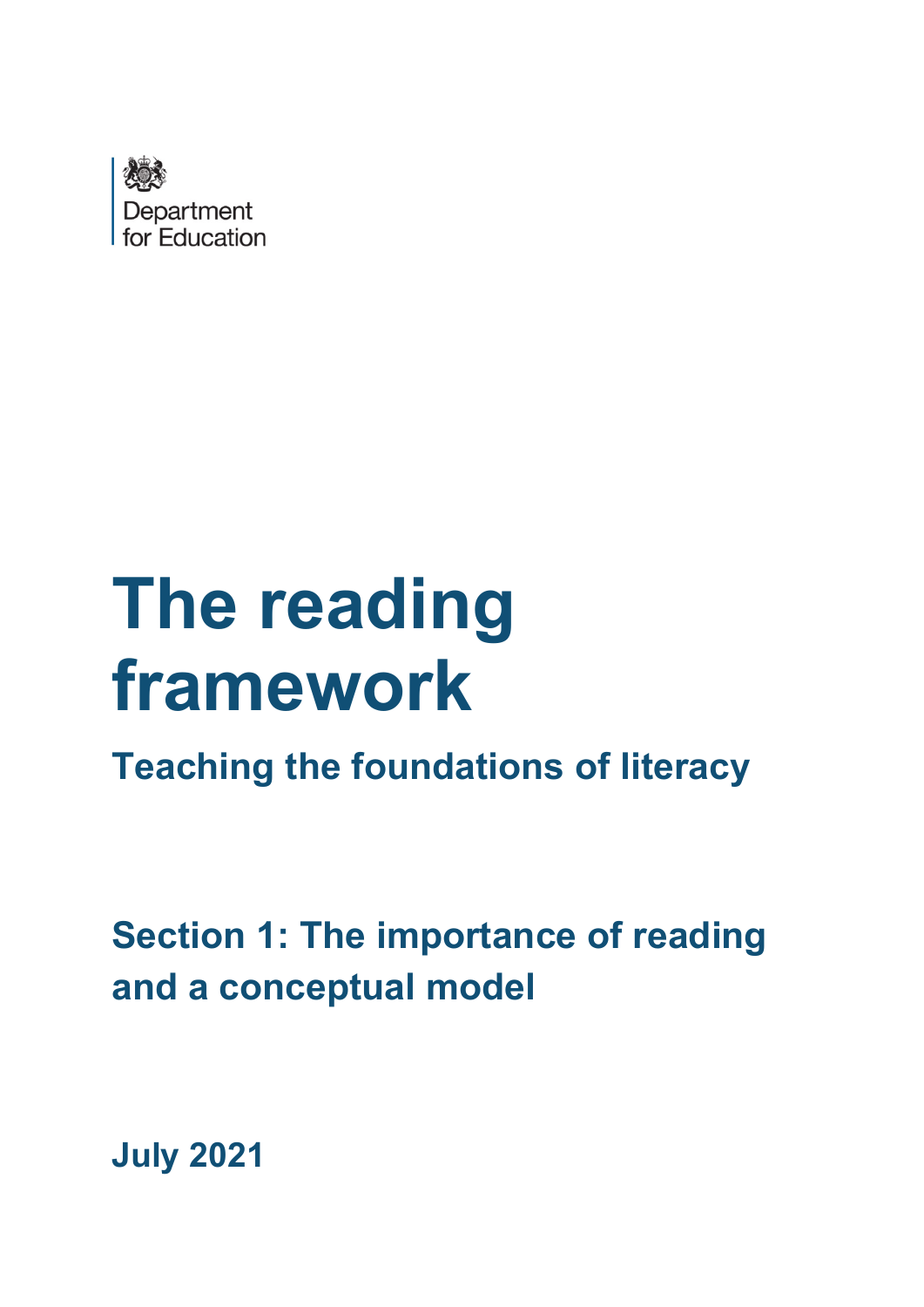# **Contents**

| Section 1: The importance of reading and a conceptual model |   |
|-------------------------------------------------------------|---|
| Why reading matters                                         | 2 |
| The Simple View of Reading                                  | 6 |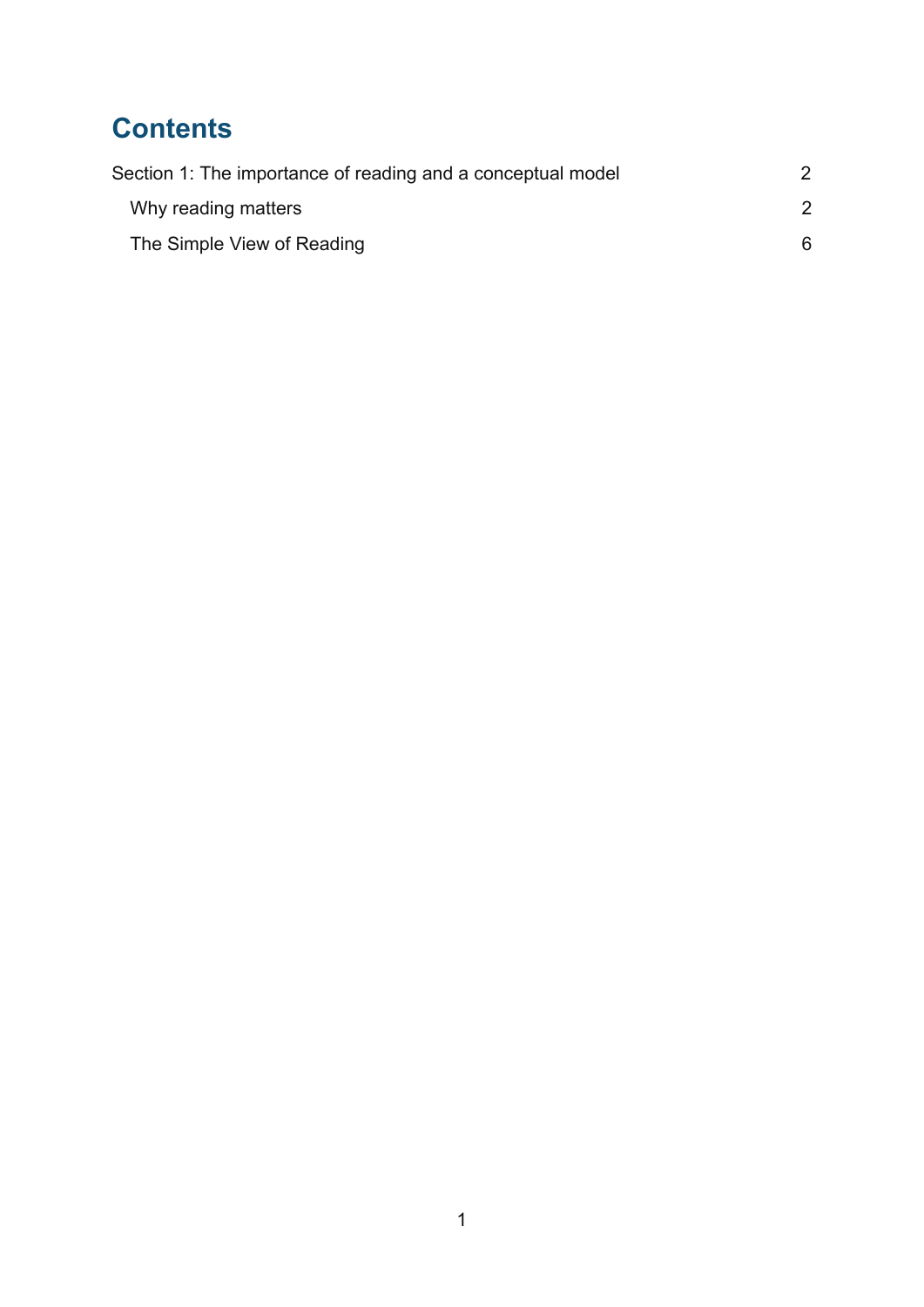## <span id="page-2-0"></span>**Section 1: The importance of reading and a conceptual model**

## <span id="page-2-1"></span>**Why reading matters**

I realized in a whiplash burst that those children, all mine for one year, might never reach their full potential as human beings if they never learned to read.<sup>[1](#page-2-2)</sup>

Maryanne Wolf's sudden awareness, as a new teacher, of her responsibilities towards her young class highlights why reading matters. To the individual, it matters emotionally, culturally and educationally; because of the economic impacts within society, it matters to everyone.

## **Developing children's spoken language**

Becoming a fluent, skilled and attentive reader starts at the earliest stages, before children encounter a book for the first time, partly driven by the quality of their parents'[2](#page-2-3) talk with them that expands their vocabulary.

This does not appear to happen only in economically advantaged families. This is based on evidence including the example of a study of a group of Spanish-speaking families in the United States, which suggests that:

Infants who experienced more child-directed speech became more efficient in processing familiar words in real time and had larger expressive vocabularies…[3](#page-2-4)

To the researchers' surprise, the differences between the families, who were all disadvantaged, in the amount of talk directed to the child were almost as large as those reported in Hart and Risley's much-quoted 1995 study, in which the families differed markedly in terms of their socio-economic circumstances: children with wider vocabularies typically came from wealthier families. [4](#page-2-5)

All talk is useful, especially when directed to the child specifically. For instance, children expand their language and vocabulary when they listen to or join in with a

<span id="page-2-2"></span><sup>1</sup> Wolf M (2018) 'Reader, come home. The reading brain in a digital world' New York: HarperCollins <sup>2</sup> The term 'parents' refer to parents and other carers.

<span id="page-2-4"></span><span id="page-2-3"></span><sup>3</sup> Weisleder A and Fernald A. ['Talking to children matters: Early language experience strengthens](https://www.ncbi.nlm.nih.gov/pmc/articles/PMC5510534/)  [processing and builds vocabulary'](https://www.ncbi.nlm.nih.gov/pmc/articles/PMC5510534/) Psychological Science 2013: volume 24, issue 11, pages 2143- 2152

<span id="page-2-5"></span><sup>4</sup> Hart B and Risley TR (1995). 'Meaningful differences in the everyday experience of young American children' Baltimore: Paul H Brookes Publishing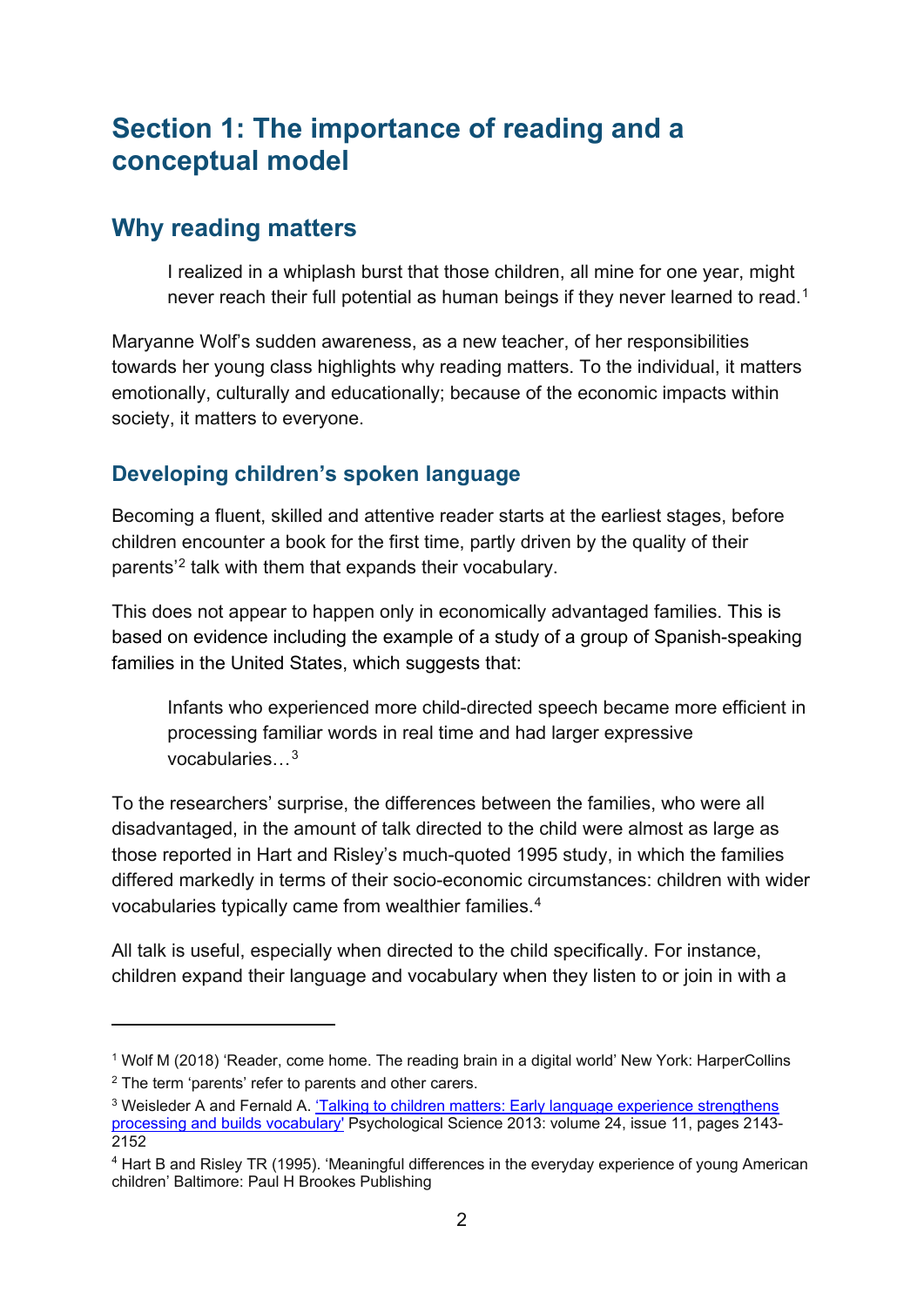story or rhymes in a well-scripted children's television programme, but an adult talking about it with them adds benefits. However, talk about books brings particular advantages. [5](#page-3-0)

First, parents who engage their children in books prepare them to become committed and enthusiastic readers: they can transform their attitudes to reading.[6](#page-3-1) Their children learn to focus and share the enjoyment of the story; they learn how stories start and finish, and how a plot unravels and is resolved; they learn that books can transport them elsewhere. Without this, as Wolf said, they cannot experience 'the exquisite joys of immersion in the reading life.'[7](#page-3-2)

Second, book-related talk introduces children to language that they might not hear in ordinary conversation, especially the vocabulary of the book itself. $8$  This primes them to understand what they read later, in their leisure reading and across the curriculum.

Researchers in the United States who had looked at the impact of parents reading with their children quoted the following figures in a news release about their findings:

Here's how many words kids would have heard by the time they were 5 years old: Never read to, 4,662 words; 1–2 times per week, 63,570 words; 3–5 times per week, 169,520 words; daily, 296,660 words; and five books a day, 1,483,300 words.[9](#page-3-4)

The only effective route to closing this gap is for children to be taught systematically to read as soon as they start school. In this way, they do not have to rely on adults. Children who become engaged in reading can make huge progress in their literacy development simply through their independent reading, whatever the nature of their early experiences.

This is not to say, however, that all reading difficulties are caused by lack of conversation or engagement with books. Some parents provide the best possible opportunities for conversation and read to their children extensively, but their

<span id="page-3-0"></span><sup>5</sup> Science Daily (2019). [https://www.sciencedaily.com/releases/2019/04/190404074947.htm.](https://www.sciencedaily.com/releases/2019/04/190404074947.htm) Also see Jessica AR Logan, Laura M Justice, Melike Yumuş, Leydi Johana Chaparro-Moreno. ['When Children](https://journals.lww.com/jrnldbp/Abstract/2019/06000/When_Children_Are_Not_Read_to_at_Home__The_Million.9.aspx) [Are Not Read to at Home: The Million Word Gap'](https://journals.lww.com/jrnldbp/Abstract/2019/06000/When_Children_Are_Not_Read_to_at_Home__The_Million.9.aspx) Journal of Developmental & Behavioral Pediatrics June 2019, Volume 40, Issue 5, pages 373-386

<span id="page-3-1"></span><sup>&</sup>lt;sup>6</sup> See Appendix 1: For parents: reading stories to children

<span id="page-3-2"></span> $7$  Wolf M (2018). 'Reader, come home. The reading brain in a digital world' New York: HarperCollins

<span id="page-3-3"></span><sup>&</sup>lt;sup>8</sup> For example, one study estimated, based on an assessment of the numbers of words in popular board and picture books, that children who are never read to at home are exposed to approximately 300,000 fewer words than children who are read to once day per day from birth to 5 years of age. Jessica AR Logan, Laura M Justice, Melike Yumuş, Leydi Johana Chaparro-Moreno. ['When Children](https://journals.lww.com/jrnldbp/Abstract/2019/06000/When_Children_Are_Not_Read_to_at_Home__The_Million.9.aspx)  [Are Not Read to at Home: The Million Word Gap'](https://journals.lww.com/jrnldbp/Abstract/2019/06000/When_Children_Are_Not_Read_to_at_Home__The_Million.9.aspx) Journal of Developmental & Behavioral Pediatrics June 2019, Volume 40, Issue 5, pages 373-386

<span id="page-3-4"></span><sup>9</sup> Science Daily (2019). [https://www.sciencedaily.com/releases/2019/04/190404074947.htm.](https://www.sciencedaily.com/releases/2019/04/190404074947.htm)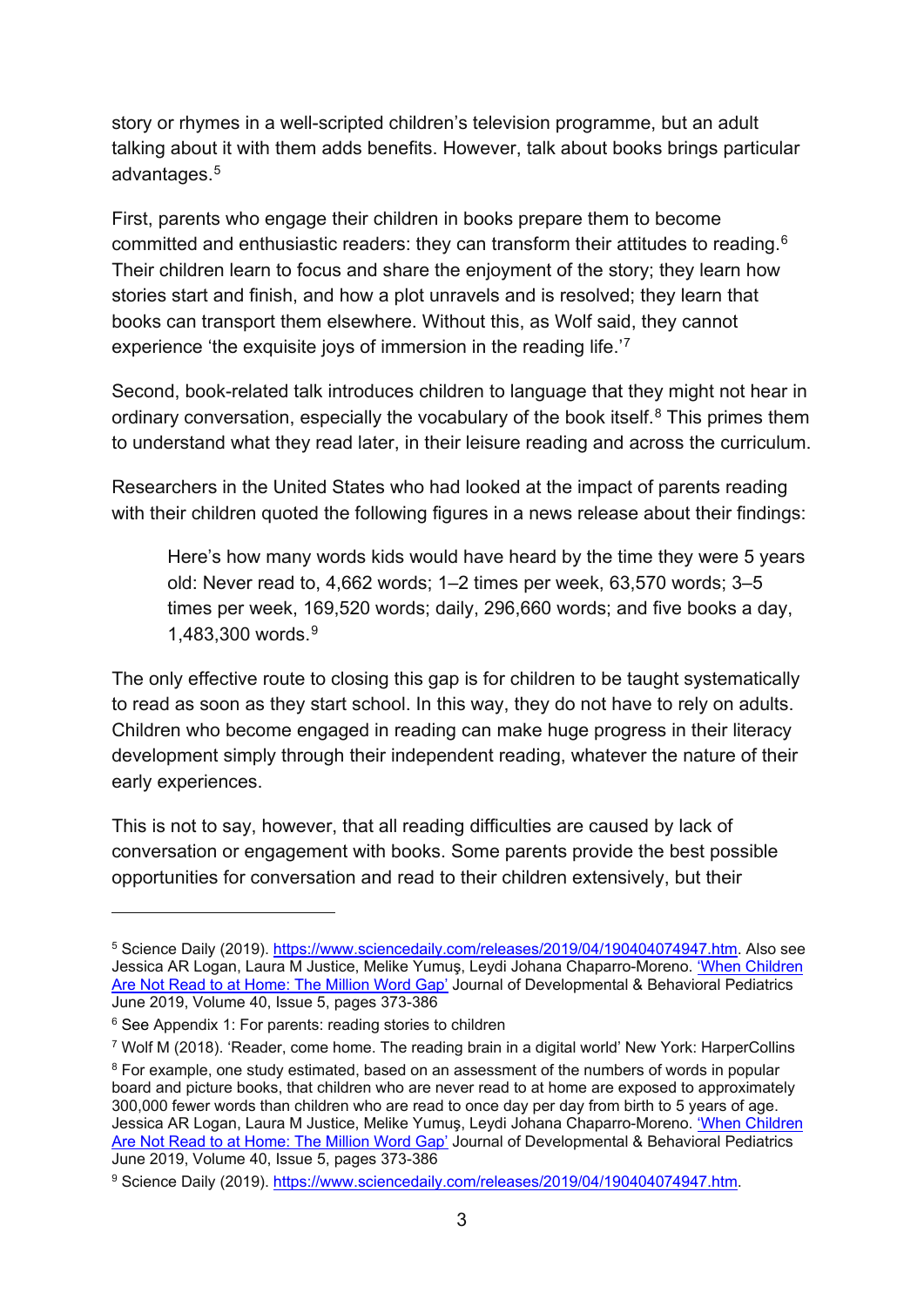children still have more difficulty than most in learning to read. Schools should teach these children early and effectively, so that their difficulties do not restrict their full access to the curriculum and so that they also become engaged in reading.

## **Reading for pleasure**

The Organisation for Economic Co-operation and Development (OECD)'s Programme for International Student Assessment (PISA) said as recently as 2021 that 'PISA data consistently shows that engagement in reading is strongly correlated with reading performance and is a mediator of gender or socio-economic status'.<sup>[10](#page-4-0)</sup> For example, when in 2000 the OECD analysed its data on the 15-year-olds who had taken part in that year's assessment, the literacy scores for students who were 'highly engaged in reading' were significantly above the international average; those who were 'poorly engaged' scored below it. This was the case whatever their family's occupational status. The OECD emphasised: 'Reading practices can play an important role in reducing the gap between the reading proficiency scores of students from different socio-economic backgrounds'.[11](#page-4-1) But children cannot be 'highly engaged' if reading words is a struggle. It is vital, therefore, that phonics is a priority in teaching reading.

In the 2016 Progress in International Reading Literacy Study (PIRLS) assessment, the data for the UK showed that the year 5 pupils in the survey who liked reading the most scored, on average, 45 points more than those who said they did not like reading.[12](#page-4-2)

Making sure that children become engaged with reading from the beginning is therefore one of the most important ways to make a difference to their life chances, whatever their socio-economic background. For this to happen, however, children need to learn to read as fluently as possible and be motivated to continue reading.

## **Motivation and cognitive differences**

The OECD's report described the 'entangled relationship' between 'cognition and motivation, proficiency and engagement in reading'. Teachers cannot improve reading skills without also taking account of, for example, 'access to interesting and

<span id="page-4-0"></span><sup>10</sup> OECD (2021). '21st-century readers: [Developing literacy skills in a digital world'](https://www.oecd.org/publications/21st-century-readers-a83d84cb-en.htm) Paris: OECD Publishing

<span id="page-4-1"></span><sup>11</sup> OECD (2002). ['Reading for change. Performance and engagement across countries. Results from](https://read.oecd-ilibrary.org/education/reading-for-change-performance-and-engagement-across-countries_9789264099289-en#page1)  [PISA 2000'](https://read.oecd-ilibrary.org/education/reading-for-change-performance-and-engagement-across-countries_9789264099289-en#page1) Paris: OECD

<span id="page-4-2"></span><sup>&</sup>lt;sup>12</sup> McGrane J and others (2017). 'Progress in International Reading Literacy Study (PIRLS): National [Report for England'](https://www.gov.uk/government/publications/pirls-2016-reading-literacy-performance-in-england) London: Department for Education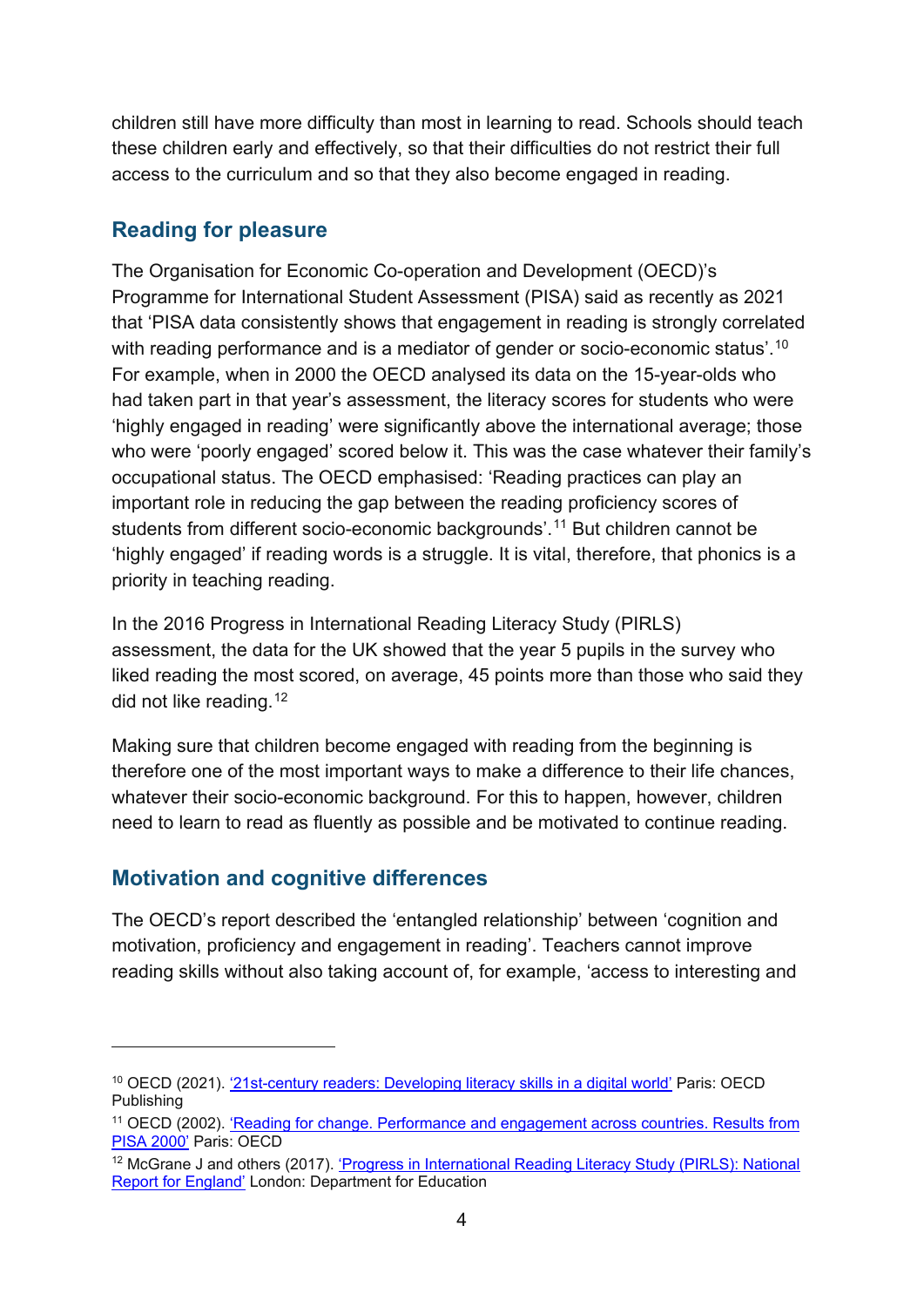meaningful reading materials'.<sup>[13](#page-5-0)</sup> The DfE's internal analysis of the data from PIRLS in 2006 suggested it was particularly narrative rather than information texts that made the most difference.<sup>[14](#page-5-1)</sup> Although we tend to associate narratives with literature, they are simply stories and can bring subjects to life across the curriculum.

Children who are good at reading do more of it: they learn more, about all sorts of things, and their expanded vocabulary, gained from their reading, increases their ease of access to more reading. Conversely, those for whom reading is difficult fall behind, not just in their reading but in all subjects and a vicious circle develops. This is why the national curriculum says:

It is essential that, by the end of their primary education, all pupils are able to read fluently, and with confidence, in any subject in their forthcoming secondary education.<sup>[15](#page-5-2)</sup>

Moreover, as far back as the 1970s, evidence was emerging suggesting that 'reading for pleasure had a powerful influence on children's cognitive development, especially in terms of their vocabulary'.<sup>[16](#page-5-3)</sup> It therefore seems that it is not just that the academically able children read more but that they have become academically more able through the reading they have done.

## **Economic and social argument**

Teaching children to read as well as possible produces advantages for the individual. Without reading, it is impossible to access written information, on paper or online. Those who cannot read are also excluded from most social media. Crucially, being unable to read significantly narrows the range of work and life opportunities a person can access.

Reading benefits society, too, both economically and socially. Although estimates of the cost of low levels of literacy vary and the methods are often opaque, the costs to the UK are estimated to be very high. In a report published by the EEF in 2019, a foreword by Sir Kevan Collins cites the cost to the UK to be around £20 billion per

<span id="page-5-0"></span><sup>&</sup>lt;sup>13</sup> OECD (2002). 'Reading for change. Performance and engagement across countries. Results from [PISA 2000'](https://read.oecd-ilibrary.org/education/reading-for-change-performance-and-engagement-across-countries_9789264099289-en#page1) Paris: OECD

<span id="page-5-1"></span><sup>&</sup>lt;sup>14</sup> Department for Education (2012). ['Research evidence on reading for pleasure'](https://www.gov.uk/government/publications/research-evidence-on-reading-for-pleasure) London: Department for Education

<span id="page-5-2"></span><sup>&</sup>lt;sup>15</sup> Department for Education (2013). 'The national curriculum in England. Framework document, [September 2013'](https://www.gov.uk/government/collections/national-curriculum) London: Department for Education

<span id="page-5-3"></span><sup>&</sup>lt;sup>16</sup> From the 1970 British Cohort Study (BCS70), which has followed the lives of more than 17,000 people born in England, Scotland and Wales in a single week of 1970. Sullivan A and Brown M. (2013) ['Social inequalities in cognitive scores at age 16: The role of reading. CLS Working Paper](https://discovery.ucl.ac.uk/id/eprint/1473708/)  [2013/10'](https://discovery.ucl.ac.uk/id/eprint/1473708/) London: Centre for Longitudinal Studies, Institute of Education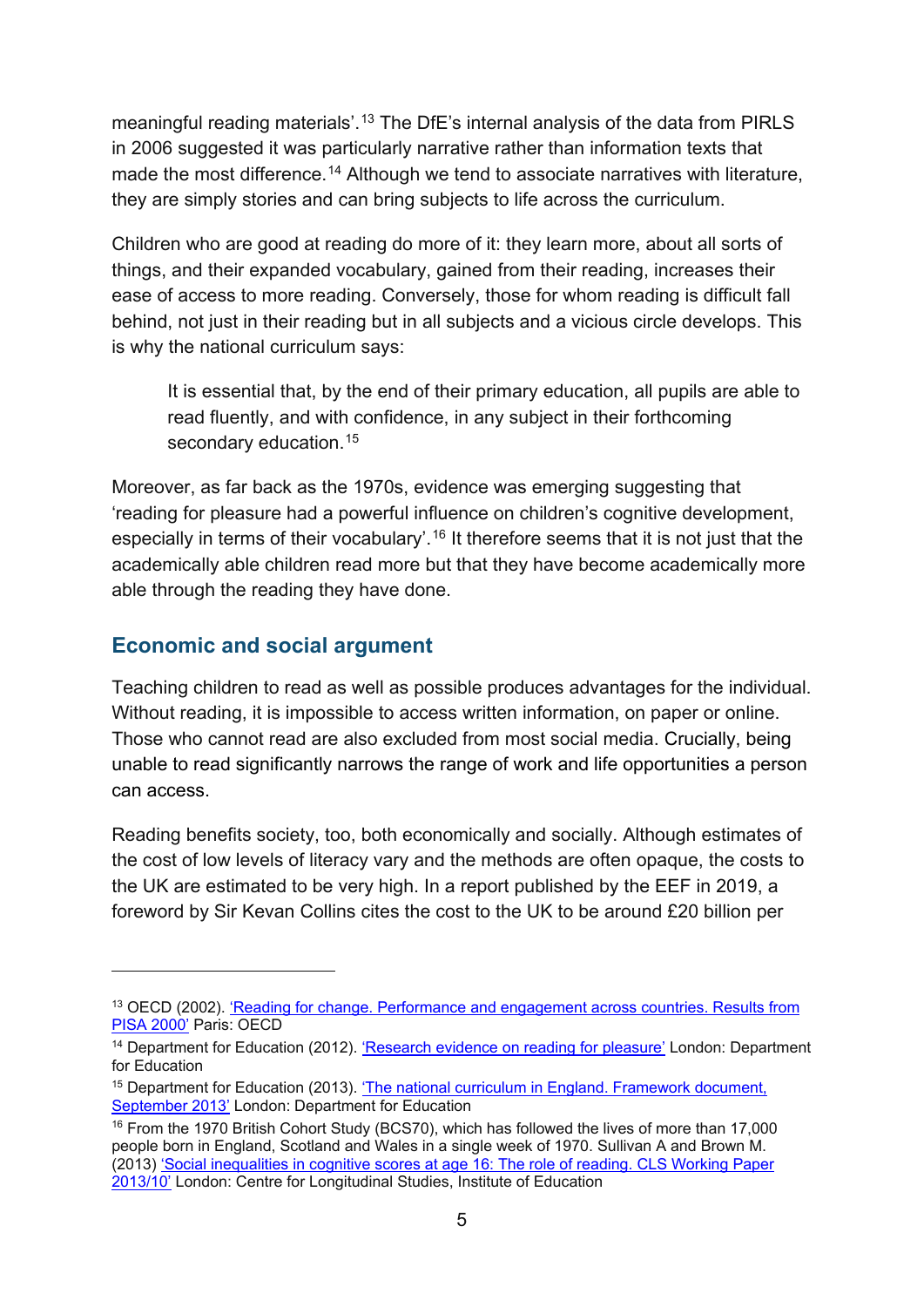annum<sup>[17](#page-6-1)</sup> whilst other estimates are much higher.<sup>[18](#page-6-2)</sup> In social terms, better reading might enhance opportunities for individuals to become more engaged politically, increase their tolerance and involve them in their communities more effectively.[19](#page-6-3)

## **Conclusion**

All educators have a fundamental role in ensuring all children learn to read, including headteachers and initial teacher training (ITT) partnerships.

Extensive experience in early literacy indicates that, if children are taught well, their backgrounds, ethnicity, level of disadvantage, their disabilities and other variables, such as being a boy or summer born, should rarely prevent their learning to read. Some research supports this: in 2010, for example, Shanahan and Lonigan summarised the findings of the Report of the National Early Literacy Panel, which was published in the United States in 2008. That report was an extensive metaanalysis of around 300 studies. It also included meta-analyses of studies on teaching early literacy that had been published in journals. In their summary, Shanahan and Lonigan concluded:

It is possible that what works in early literacy works for all children, no matter their status and background…[20](#page-6-4)

The following pages describe what needs to happen at the earliest stages of teaching reading so that every child learns to read as well as possible.

## <span id="page-6-0"></span>**The Simple View of Reading**

Reading has been described as the product of decoding and comprehension, a model first proposed by Gough and Tunmer in 1986, who called it the Simple View of Reading.<sup>[21](#page-6-5)</sup> It has been fundamental in changing the debate about the teaching of reading over at least the last 20 years. It is frequently shown as a diagram (Figure 1,

<span id="page-6-1"></span><sup>&</sup>lt;sup>17</sup> EEF (2019). 'Improving Literacy in Secondary Schools Guidance Report'

<span id="page-6-2"></span><sup>18</sup> World Literacy Foundation (2018). ['The Economic & Social Cost of Illiteracy'](https://worldliteracyfoundation.org/wp-content/uploads/2019/06/TheEconomicSocialCostofIlliteracy-2.pdf)

<span id="page-6-3"></span> $19$  For example, one paper suggests better reading might enhance opportunities for individuals to become more engaged politically, increase their tolerance and involve them in their communities more effectively, but acknowledges that better evidence is required on these social benefits. Cherry G and Vignoles A (2020). ['What is the economic value of literacy and numeracy?'](https://wol.iza.org/articles/what-is-economic-value-of-literacy-and-numeracy/long)

<span id="page-6-4"></span> $20$  Shanahan T and Lonigan CJ (2010). 'The national early literacy panel report: summary, commentary, and reflections on policies and practices to improve children's early literacy' Educational Researcher: volume 39, issue 4, pages 279–285. Also see the small scale longitudinal studies by Grant M (2014). ['The effects of a systematic synthetic phonics programme on reading, writing and](https://www.syntheticphonics.net/reseach.php#indentreport)  [spelling'](https://www.syntheticphonics.net/reseach.php#indentreport)

<span id="page-6-5"></span><sup>&</sup>lt;sup>21</sup> Gough PB and Tunmer WE (1986). ['Decoding, reading and reading disability'](https://journals.sagepub.com/doi/10.1177/074193258600700104) Remedial and Special Education: volume 7, issue 1, pages 6-10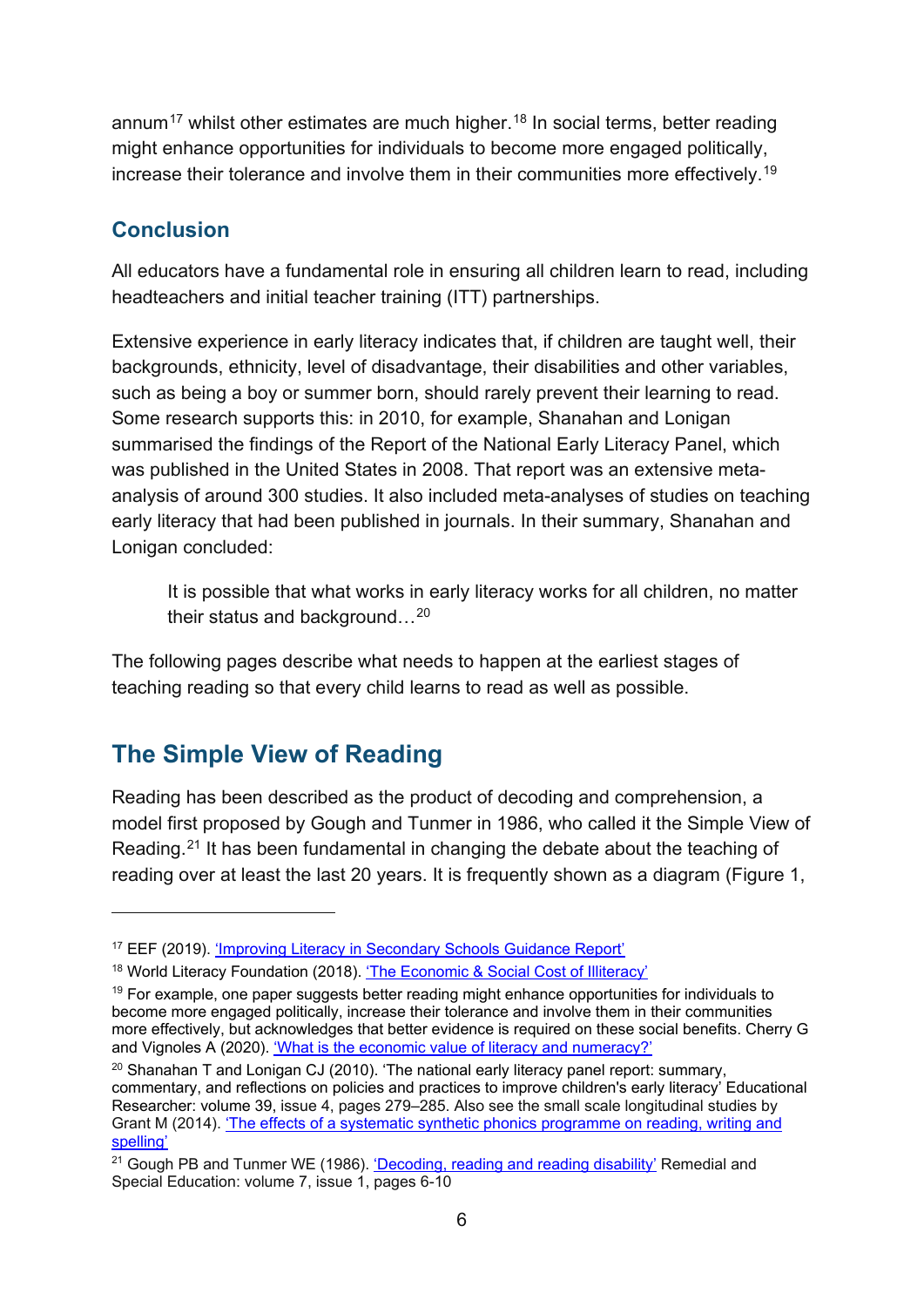page 8), consisting of two axes and four quadrants: a horizontal axis for word reading (decoding) processes and a vertical axis for language comprehension processes.

The national curriculum programmes of study for reading reflect the model, presented as two dimensions: 'word reading' and 'comprehension'.[22](#page-7-0) 

## **Language comprehension**

Comprehension does not refer to reading itself but, rather, to the way in which we make sense of words, sentences and the wider language we hear or read.

Language develops through interaction with others. Inevitably, by the time they start school, some children understand more and know more words than others, because of the quantity and quality of the interactions they have already had with adults and others. Children who begin school with a poor understanding of language will need considerable support to develop their spoken language.

## **Decoding (word reading)**

Decoding refers to:

- reading unfamiliar words (words that have not been decoded before) by saying the sounds corresponding to the letters in the words and then blending the sounds together, either aloud or silently
- reading familiar words accurately and silently 'at a glance'<sup>23</sup>, that is, no longer saying the sounds consciously.

This document uses the terms 'decoding' and 'word reading' interchangeably, as in Gough and Tunmer's original description of the Simple View of Reading.

In contrast to spoken language, written language is a cultural invention. Most children do not develop the ability to read without direct teaching. For children who begin school with a poor understanding of language, being able to decode words is essential for equality, because their understanding of language, their vocabulary and their knowledge of the world will expand rapidly when they can read for themselves.

<span id="page-7-0"></span> $22$  Department for Education (2013). 'The national curriculum in England. Framework document, [September 2013'](https://www.gov.uk/government/collections/national-curriculum) London: Department for Education

<span id="page-7-1"></span> $23$  'at a glance' is the helpful term used by Daniel Willingham. It does not mean children should be taught to memorise whole words. Willingham D (2017). 'The reading mind' San Francisco: Jossey-Bass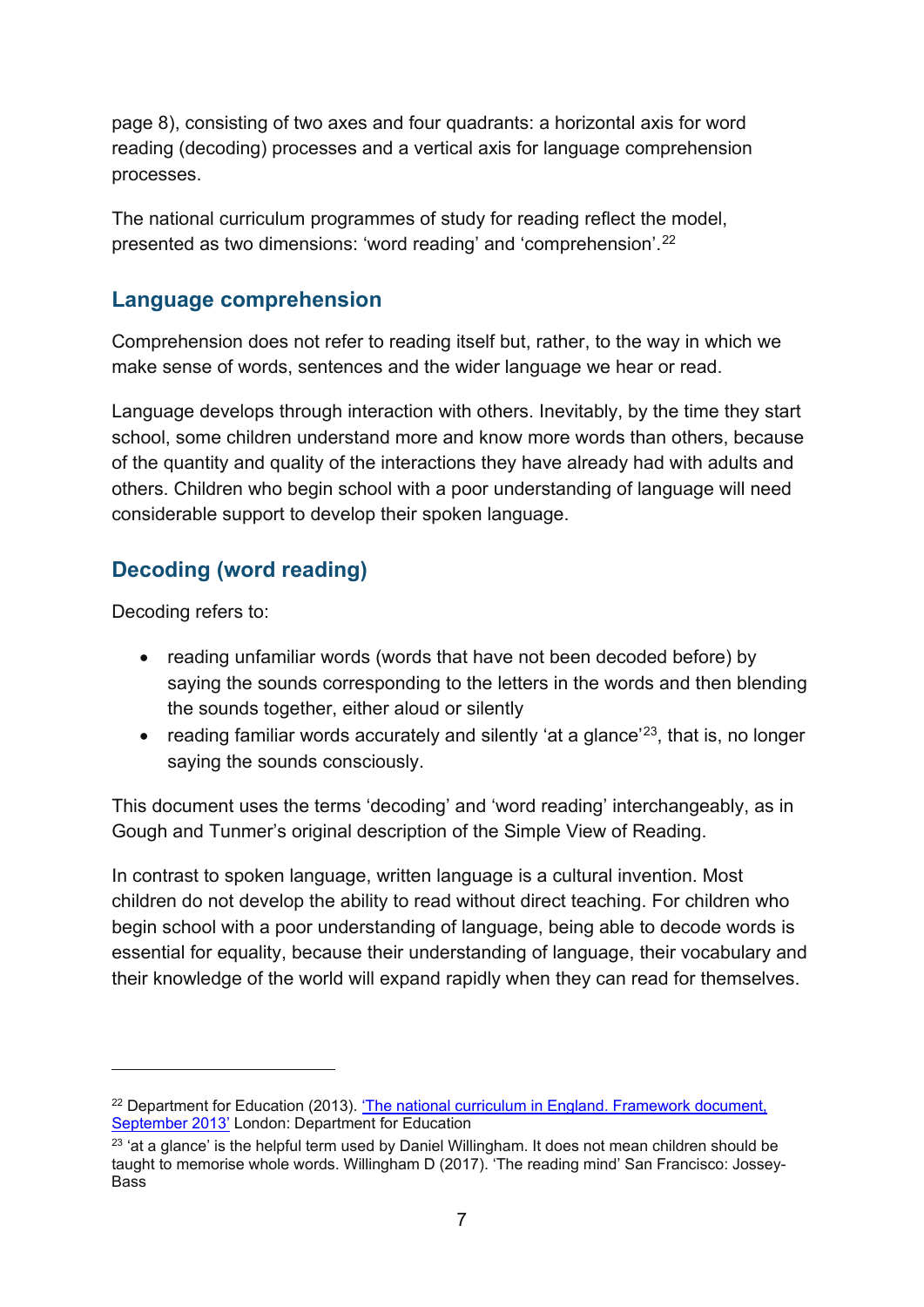Children need both good language comprehension and good word reading to become good readers.



Figure 1: The knowledge of a good reader

### **Implications of the model for beginner readers**

Word reading and language comprehension require different sorts of teaching.

When children start learning to read, the number of words they can decode accurately is too limited to broaden their vocabulary. Their understanding of language should therefore be developed through their listening and speaking, while they are taught to decode through phonics.

However, when they can read most words 'at a glance' and can decode unfamiliar words easily, they are free to think about the meaning of what they read. They can then begin to develop their understanding of language through their reading.

### **Implications of the model for beginners' writing**

We might think of writing similarly. Composition might be considered as the reverse of language comprehension; encoding (spelling) is the reverse of decoding (word reading). Writing might therefore be described as the product of composition and transcription.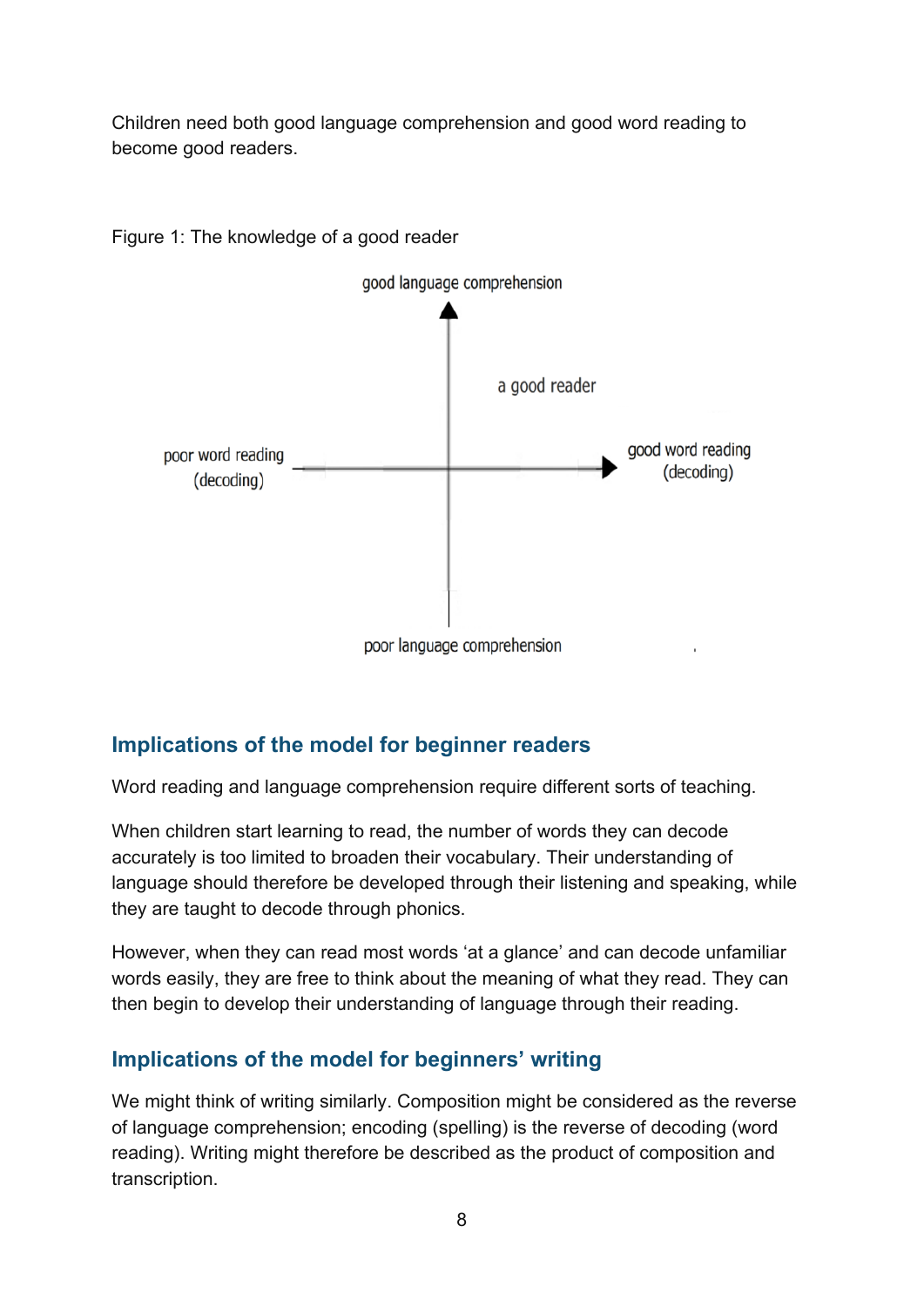But before children can write independently, they need to be able to say (aloud or just to themselves) what they want to write. A wide spoken language gives them more that they can write about and more words for what they want to say. Their expressive and receptive language develops through talk and listening.

In learning phonics, children learn to spell familiar words accurately and how to form letters. When they can do this, and can spell any word in a way that is at least phonically plausible, they can begin to write down what they want to say.

## **These models and the following sections**

What follows reflects these models of reading and writing, namely that:

- language comprehension and composition are developed by talking, listening to and talking about stories, and by learning poetry and songs [\(Section 2\)](https://www.gov.uk/government/publications/the-reading-framework-teaching-the-foundations-of-literacy)
- decoding and encoding can be taught through a systematic synthetic phonics (SSP) programme [\(Section 3\)](https://www.gov.uk/government/publications/the-reading-framework-teaching-the-foundations-of-literacy).